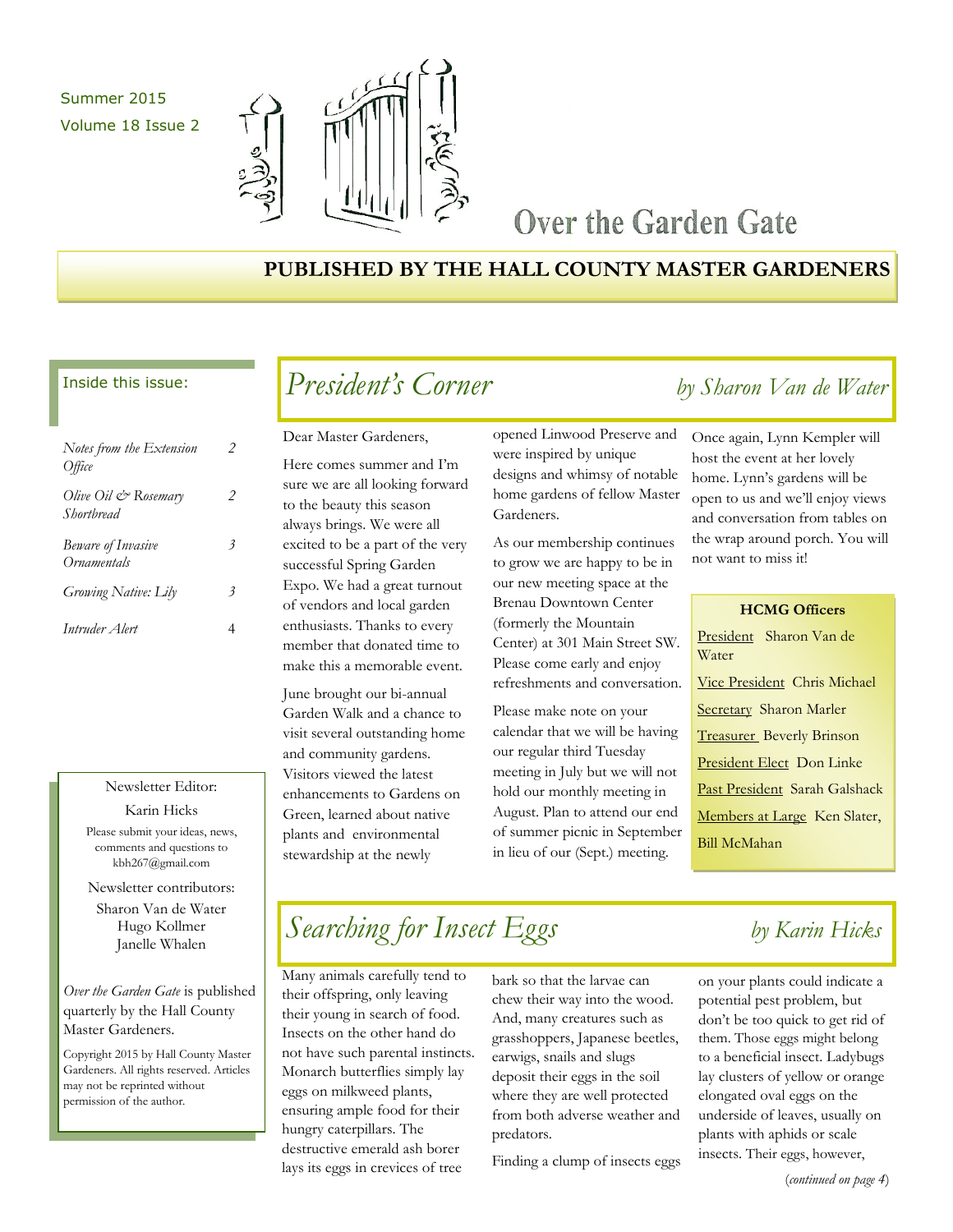### *Notes from the Extension Office*



Robin Friedman Hall County Master Gardener Coordinator

Photo courtesy of Penny Stowe

### If only sweat were irrigation

Sustainability, community, environmental stewardship, conservation and education are words that immediately come to mind when you spend a few minutes talking to Robin Friedman, our new Master Gardener Coordinator. Robin recently transplanted to Georgia after spending the last fifteen years living and working abroad in international and nature education. She is passionate about community and is excited to set roots and grow in Hall County.

Inspired by her own children and her students, Robin began incorporating sustainable practices into her own daily life and building the love and need to be nature and humanity stewards into her daily curriculum. Building upon the natural curiosity and development of children, exploring the natural world and seed to table gardening became

an integral part of schools and institutions where Robin was involved. Everywhere she has lived has provided its own set of gardening challenges. Here in Georgia Robin is learning about our clay soil. She recently installed 6 (4 x 10) raised beds after removing 28 Loblolly Pine trees in order to provide a sunny area for growing herbs and vegetables, then installed fencing for 'flying' deer. Expecting the first year(s) to not be super successful, Robin has been pleasantly surprised to find her first crops overflowing and ready for harvest. As a zealous cook, Robin is enthusiastic about using harvest from her own organic garden, farmer's markets and local food co-ops.

Her professional goals are to become a Master Naturalist, to help provide easier and affordable access to healthy foods, encourage sustainable

food practices and networks, and to grow nature education in Hall County. Believing we are life-long learners, she plans to bring Advanced Training and Continuing Education to HCMG. In her spare time she enjoys family time, yoga, kayaking, dance, building her healthy food recipes, and of course exploring the natural world. Robin is also eager to learn more about our native plants so that she can incorporate them into her mostly shade landscape on Lake Lanier.

As Master Gardener Coordinator she sees her role as connecting the interests, skills and talents of our members to the needs of the community. She would like to fully support Master Gardeners' projects by finding out what the community resources and needs are

(*continued on page 4*)

## *Olive Oil & Rosemary Shortbread by Karin Hicks*

One of my favorite sweetsavory blends is this shortbread recipe using rosemary harvested straight from my garden.

#### Ingredients:

1 cup unsalted butter, at room temperature

1 cup sifted powdered sugar 1 tsp. finely minced fresh rosemary

1 tsp. kosher salt

2 cups sifter all-purpose flour

Extra virgin olive oil, for brushing

In a bowl, beat the butter on low speed until smooth. Add the sugar, rosemary and salt and mix on low speed until well combined. Scrape down the sides of the bowl and mix on medium speed until it resembles mayonnaise. Add the flower and mix until uniform in texture. Gather the dough into a ball and transfer to a piece of plastic wrap and flatten to form a rectangle measuring 10 " thick. Wrap tightly and refrigerate for at

least 3 hours. Using a biscuit cutter punch cookies out and lay on a baking sheet lined with parchment paper. Bake for about 18 minutes at 350 degrees, until golden around the edges, rotating the pan midway through the baking time. Brush the tops with olive oil immediately when they come out of the oven. Let cool and enjoy. Can be stored for up to 3 days.



Photo courtesy of Gardenista

Recipe comes from *The Blue Bottle Craft of Coffee* published by Ten Speed Press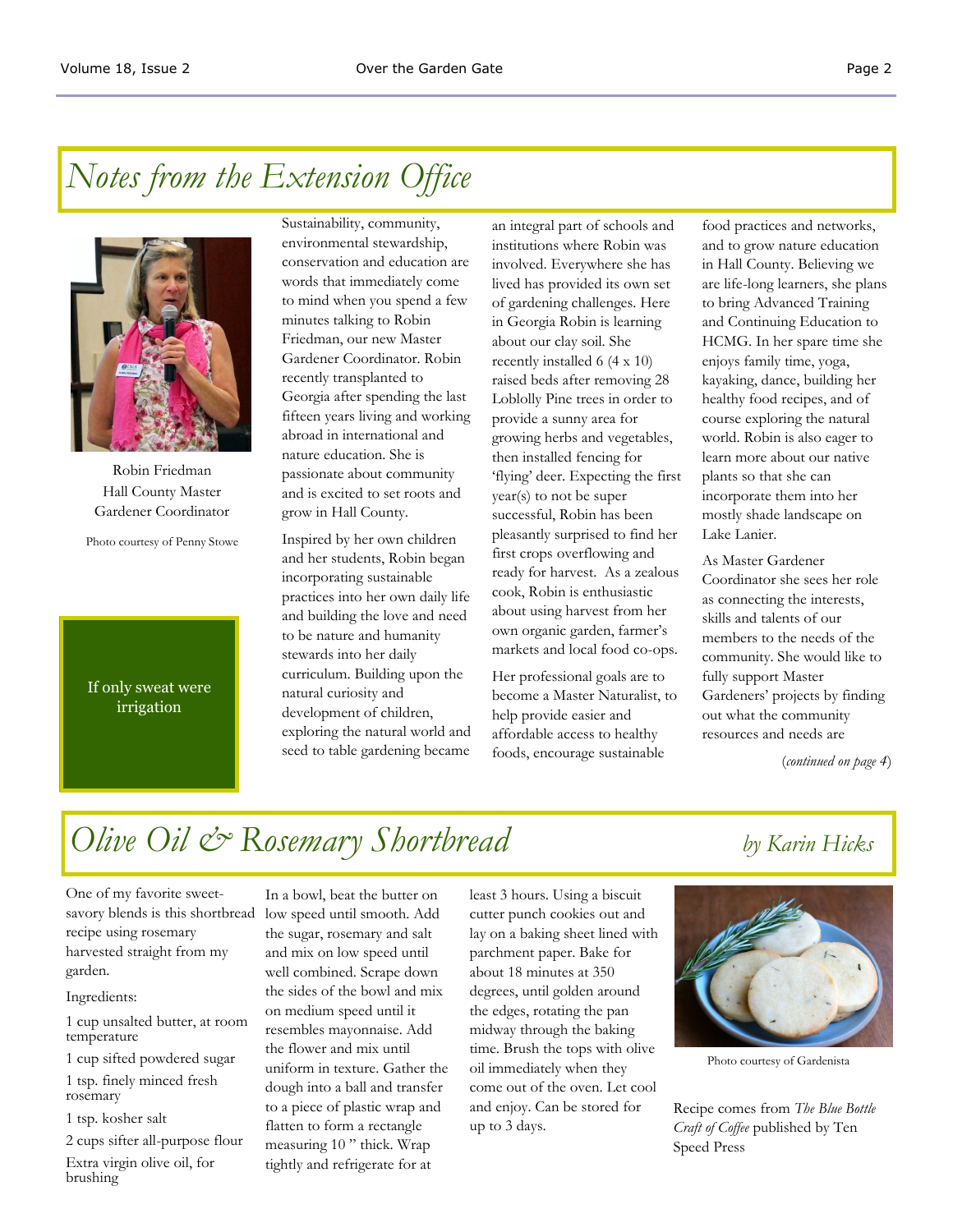### *Beware of Invasive Ornamentals by Hugo Kollmer*

Whether purchased from a vendor or gifted by a friend, including another Master Gardener, you and I have probably at some point regretted being attracted to a plant which refused to be confined. In this instance, I'm referring to annual and perennial ornamental herbaceous plants, not kudzu, poison ivy, oriental privet, bamboo, etc. Plants I've come to regret having, together with my estimation of the degree of difficulty eradicating them (on a scale of 1 to 10) include the following:

Evening primrose (*Oenothera spp*): Bearing small pretty blooms, this plant reproduces by seed and rhizomes. It is resistant to both selective and non-selective herbicides. Persisting in my garden for more than 12 years of efforts to eradicate it, I rank this one a 10.

Mexican petunia (*Ruellia brittoniana*): This tall plant with its purple blossoms reproduces by seeds and deeply rooted rhizomes reaching several feet in length. New plants emerge from even tiniest rhizome fragments. Nonselective herbicides also provide effective control. I rank this southern invader an 8.

Obedient plant (*Physostegia virginiana*): should be renamed disobedient plant. Reproduces by seeds and from rhizomes. Relatively easy to pull. I rank this one a 5.

Snow-on-the Mountain, aka Bishop's weed (*Euphorbia marginata*): Although a great pollinator attractor, this weed, which

reproduces by seed and rhizomes, is extremely aggressive and will crowd out neighboring plants. Pulling is futile because any lingering rhizome fragments will shortly develop into new plants. Nonselective herbicides are an effective control. I rank this one a 9.

Big Leaf Periwinkle (*Vinca major*): Often used in containers gardens. When planted in the ground, this semi-evergreen vine with pretty blue flowers, sends out rhizomes which quickly spread to unwanted places. It is perhaps best controlled by pulling and use of a nonselective herbicide. I rank this plant a 6.

#### Lemon Balm (*Melissa officinalis*):

Reproducing prolifically from seed like mint, this fragrant herb also reproduces from rhizomes. It rapidly escapes its bounds, creating an infestation. Herbicides provide control, but seeds will persist and germinate in unexpected places. I rank this one a 7.

#### Sweet Autumn Clematis (*Clematis terniflora)*:

Beware of this specimen with a sweet sounding name and billowing clouds of fragrant blooms. Mine behaved itself for a couple of years before seedlings began to appear far and wide. While a juvenile, it can be pulled with relative ease. Later it becomes more deeply rooted, necessitating the use of tools to extract it. It can also be controlled with selective and non-selective herbicides. I

#### rank this one a 3.

Black-eyed Susan (*Rudbeckia spp*): a long-time gardener's favorite, some varieties of blackeyed Susan are well behaved, while others are just the opposite. Reproducing from seed and rhizomes, these noxious plants spread rapidly, forming large clumps which crowd out less tolerant neighbors. Black-eyed Susan can be pulled, although with difficulty. It can also be controlled with herbicides. I rank this one an 8.

Cypress vine (*Ipomoea quamoclit*): Regionally an annual, this vine with its delicate fern-like foliage and tiny red blossoms is popular with hummingbirds and some species of butterflies. Grown on an arbor, it also lends interest to the landscape. The negative aspect of this plant is it won't stay confined. Abundant seeds, spread by birds to unwanted places, produce long vines which twist around and strangle desirable adjacent plants. Seedlings are relatively easy to pull, but seeds can remain dormant in the soil for several years ensuring an annual presence to be dealt with. I rank this one a 7.

#### **Note to your calendar**

- $\Diamond$  No monthly meeting in August.
- End of summer picnic will be held in September (in lieu of our monthly meeting) at Lynn Kempler's home.

# *Growing Native: The Lily Family by Janelle Whalen*

Some of the most beautiful of our native wildflowers are in the Lily family, Liliaceae. If you think that they look distinctive for some reason it is because they are monocots. They have one seed leaf, petals in groups of three, and leaves with parallel veins. This contrasts with dicots which have two

seed leaves, petals in groups of four or five and leaves with netted veins. Stop and take a look at our natives lilies. Carolina lilies and Turks-cap lilies for example. Or look closely at trilliums, Soloman's seal, Soloman's plume and bellworts. You will see these characteristics and recognize

them in the future wherever you see them. Other monocots are grains, grasses, onions and palms. Members of the lily family also usually have petals and sepals that are identical. Choose a few of these to go in your home native garden.